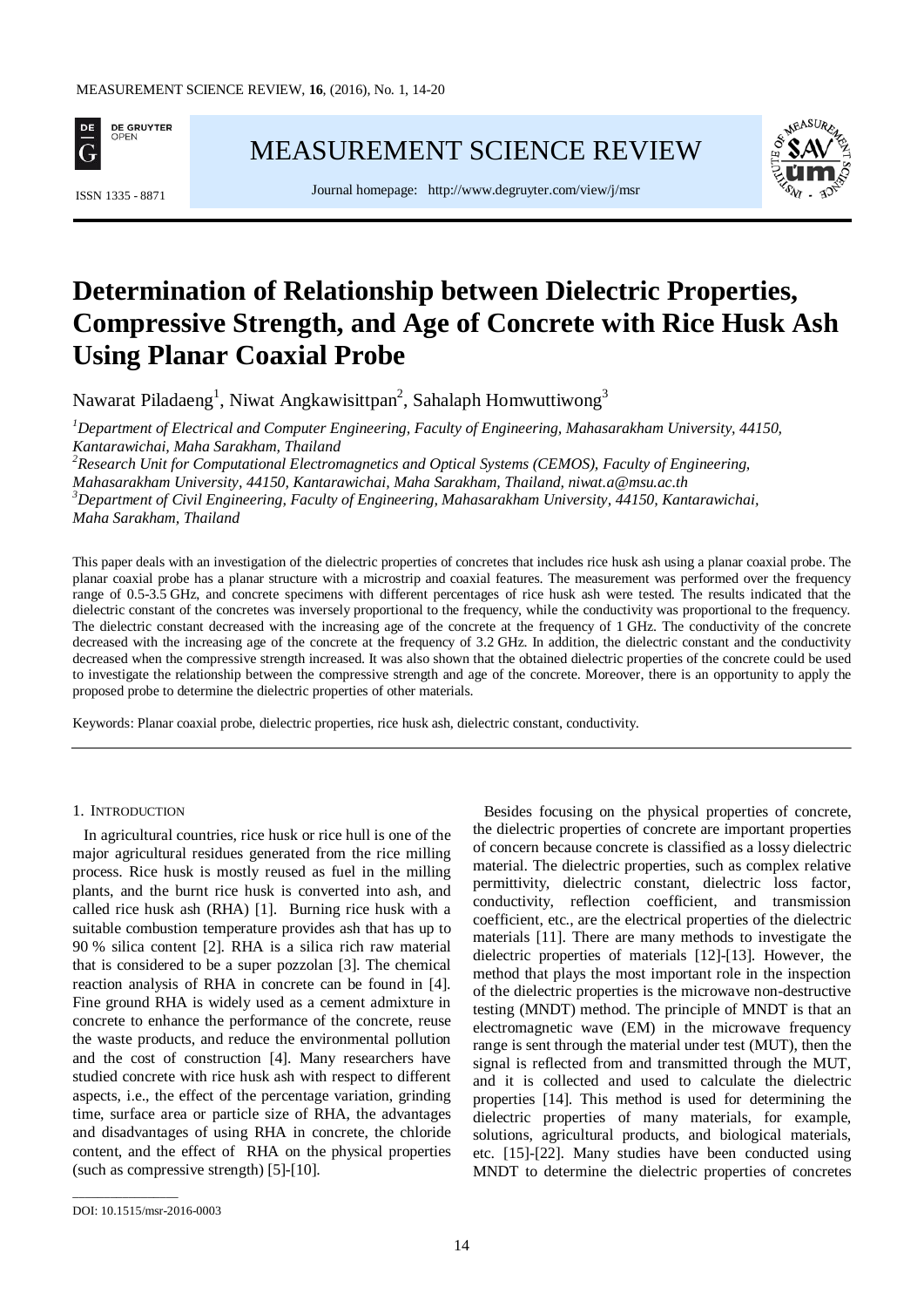with different mix proportions and ages to find the relationship between the dielectric constant, dielectric loss factor, and measuring frequencies, etc. In addition, there have been some research studies on the relationship between the dielectric properties and compressive strength [5], [23]- [25].

Although the dielectric properties of some materials and concretes have been studied, there have not been many studies related to other materials, such as concretes that use RHA as a supplementary cement material [2]-[5]. Moreover, few researchers have reported the relationship between the compressive strength and the dielectric properties of concrete [24]-[25].

In this paper, the dielectric properties of concretes with percentage variations in the RHA and different ages were investigated using a planar coaxial probe. The samples were measured for the reflection coefficients over the frequency range of 0.5–3.5 GHz, and then the dielectric properties of the samples were calculated to determine the relationship with the compressive strengths of the concretes. In addition, the dielectric properties of the samples were calculated to determine the relationship with the age of the concretes.

# 2. PROBE DESIGN, PROBE CALIBRATION & CALCULATION OF DIELECTRIC PROPERTIES

#### *A. Probe design*

In this section, a microstrip transmission line and a coaxial structure were designed for the proposed planar coaxial probe.

The microstrip represents a transmission line fabricated on a printed circuit board (PCB). The microstrip consisted of two main conductive elements: strip (upper conductor) and ground plane (lower conductor), and a dielectric material: substrate, which was placed between the strip and ground plane as shown in Fig.1.



Fig.1. Structure of microstrip.

The coaxial structure consisted of two conductive parts: inner conductor and outer conductor, and a dielectric material that was put between both conductors, as presented in Fig.2.

The design of the proposed probe, in Fig.3., was based on the basic parameters of the AD260A PCB:  $Z_0 = 50 \Omega$ , h = 1 mm, and  $\varepsilon_{r1} = 2.6$ . The required characteristic impedance of both designed structures was 50  $\Omega$ .

The microstrip and coaxial structures can be calculated using the formulas presented previously in [26]. The calculated effective dielectric permittivity and the strip width were 2.148 and 2.8 mm, respectively. In addition, the shape of the designed probe was a square with sides of

100 mm and strip length of 51.4 mm. The ground plane was converted to the coaxial feature with  $\varepsilon_{r2} = 1$ , a = 3 mm, and  $b = 6.9$  mm. The outer diameter of the outer conductor at the ground plane was 100 mm. The central conductor was connected to the strip by a via-hole with a diameter of 2.8 mm. The via-hole was filled with lead. A SMA connector was used to connect the proposed probe to a vector network analyzer (VNA).



Fig.2. Structure of coaxial line.

The characteristic impedance of both designed structures was close to 50  $\Omega$ . This meant that the characteristic impedance of the probe was matched with the characteristic impedance of the SMA connector and the Vector Network Analyzer (VNA), which also had the  $50 \Omega$  characteristic impedance. In addition, concrete has been recognized as a dielectric material [11]. Therefore, the proposed probe can be used to measure the reflection coefficient, which can be used to calculate the dielectric properties of the concrete.



Fig.3. a) Strip side and b) ground plane side of proposed planar coaxial probe (unit: mm).

# *B. Probe calibration and calculation of dielectric properties*

The dielectric properties of any materials can be determined by placing the ground plane of the probe on the MUT. A microwave signal from the VNA is sent through the MUT and then a signal is reflected from the MUT. The signal is collected and used to calculate the dielectric properties in terms of a complex relative permittivity.

The complex relative permittivity ( $\varepsilon_r$ ) was focused as one of the dielectric properties. The complex relative permittivity is shown in (1), [27]-[28]:

$$
\varepsilon_r = \varepsilon_r - j\varepsilon_r^{\dagger} \tag{1}
$$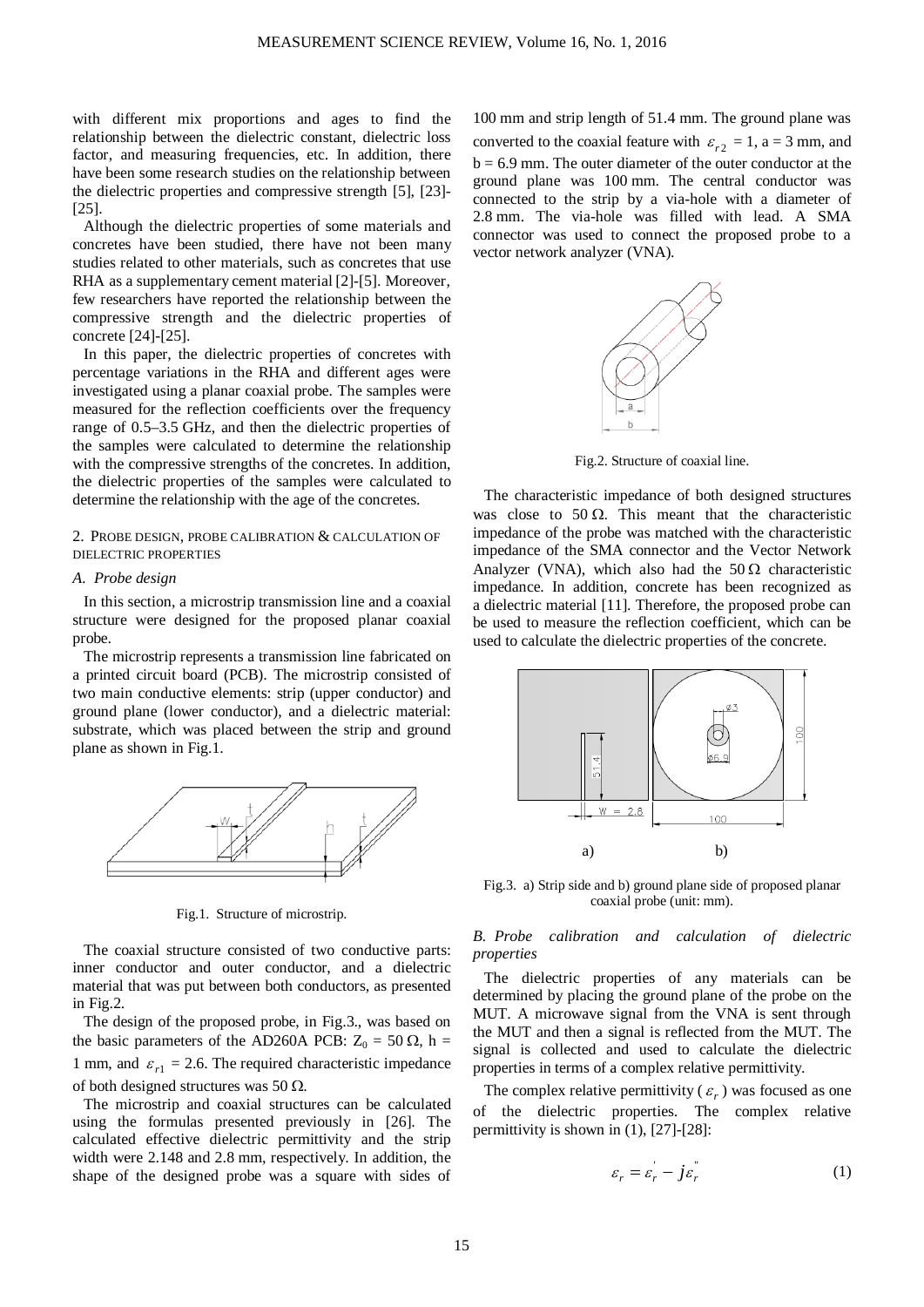where  $\varepsilon_r$  is the real part of the complex relative permittivity and  $\epsilon_r^r$  is its imaginary part. The real part, called the dielectric constant, is a factor that informs about the stored energy in a material. The imaginary part, called the dielectric loss factor, indicates the loss of energy in the material.

The conductivity of materials can be given in terms of the imaginary part of the complex relative permittivity as follows [25]:

$$
\sigma = \varepsilon_0 \varepsilon_r \omega = \varepsilon_0 \varepsilon_r^2 2\pi f \tag{2}
$$

where  $\sigma$  is the conductivity (S/m),  $\varepsilon_0$  is the permittivity of free space  $(8.854 \times 10^{-12} \text{ F/m})$ ,  $\omega$  is the angular frequency of the EM wave (rad/s), and  $f$  is the frequency (Hz).

The reflection coefficients of reference and unknown materials are expressed in terms of the known complex relative permittivity of the reference materials, which were obtained from previous studies [27], [29]-[31], and calculation for the complex relative permittivity of the unknown material can be defined as in (3), [29], [32]:

$$
\frac{(\varepsilon_S - \varepsilon_A)(\varepsilon_B - \varepsilon_C)}{(\varepsilon_S - \varepsilon_B)(\varepsilon_C - \varepsilon_A)} = \frac{(\Gamma_S - \Gamma_A)(\Gamma_B - \Gamma_C)}{(\Gamma_S - \Gamma_B)(\Gamma_C - \Gamma_A)}
$$
(3)

where  $\varepsilon_A$ ,  $\varepsilon_B$ , and  $\varepsilon_C$  are the known complex relative permittivities of three reference materials,  $\varepsilon_s$  is the complex relative permittivity of an unknown material, and  $\Gamma_A$ ,  $\Gamma_B$ ,  $\Gamma_C$ , and  $\Gamma_S$  are the reflection coefficients of those three references and unknown materials, respectively.

The probe was calibrated by measuring the reflection coefficients of the reference materials at room temperature (25°C). In this calibration, the reference materials were ethanol, distilled water, methanol, and air, for which their complex relative permittivities were expressed by the Cole-Cole equation as indicated in (4), [33]-[34]:

$$
\varepsilon_r = \varepsilon_\infty + \frac{\varepsilon_s - \varepsilon_\infty}{1 + \left(j\omega\tau\right)^{1-\alpha}}\tag{4}
$$

where  $\varepsilon_{\infty}$  is the relative permittivity at an infinite frequency,  $\varepsilon_{S}$  is the relative permittivity at a static frequency,  $\omega$  is the angular frequency (rad/s),  $\tau$  is the relaxation time, and  $\alpha$  is the distribution parameter of the relaxation time. The Cole-Cole parameters of the references are illustrated in Table 1.

## 3. CONCRETE SPECIMENS & MEASUREMENT SETUP

#### *A. Concrete specimens*

In the experiment, a standard from the American Concrete Institute (ACI) was used as the reference in the concrete mix design of the cylindrical test specimens. The dimensions of

the specimens were  $\varnothing$ 10x20 cm. The main ingredients of the specimens were cement, RHA, water, sand, and gravel. Ordinary Portland cement type I (OPC type I), produced under Thailand Industrial Standard (TIS. 80-2517), was used in this test. The replacement of the OPC by the RHA was at 0, 10, 20, and 30 % by weight with the same water-binder (W/B) ratio of 0.45. Both the compressive strength test and the MNDT test using the proposed planar coaxial probe were conducted at concrete ages of 7, 28, and 90 days. All specimens were measured at room temperature (25°C). The specimens were measured for the reflection coefficients six times at random positions. The specimens were cured in water and then brought out of the water and kept under room conditions for 24 hours before testing. The mix proportions and compressive strengths of the concretes are illustrated in Table 2. and Table 3., respectively.

Table 1. Cole-Cole parameters of reference materials.

|                      | Cole-Cole parameters   |                       |             |          |  |
|----------------------|------------------------|-----------------------|-------------|----------|--|
| Reference materials  | $\varepsilon_{\infty}$ | $\varepsilon_{\rm g}$ | $\tau$ (ps) | $\alpha$ |  |
| Ethanol [29]         | 3.91                   | 21.4                  | 980.39      | 0.03     |  |
| Distilled water [30] | 4.22                   | 78.6                  | 8.8         | 0.013    |  |
| Methanol [31]        | 4.45                   | 33.7                  | 49.5        | 0.036    |  |
| Air [27]             | $\varepsilon = 1$      |                       |             |          |  |

Table 2. Mix proportions of concretes.

|                    | Mix proportion $(kg/m3)$ |            |       |             |               |  |
|--------------------|--------------------------|------------|-------|-------------|---------------|--|
| <b>Replacement</b> | <b>Cement</b>            | <b>RHA</b> | Water | <b>Sand</b> | <b>Gravel</b> |  |
| $0\%$              | 450                      |            | 157.5 | 874         | 1,080         |  |
| 10%                | 315                      | 35         | 157.5 | 874         | 1,080         |  |
| 20%                | 280                      | 70         | 157.5 | 874         | 1,080         |  |
| 30%                | 245                      | 105        | 157.5 | 874         | ,080          |  |

Table 3. Compressive strengths of concretes.

|                    | Compressive strength $(kg/cm2)$ |         |         |  |  |
|--------------------|---------------------------------|---------|---------|--|--|
| <b>Replacement</b> | 7 days                          | 28 days | 90 days |  |  |
| $0\%$              | 372.62                          | 424.84  | 503.19  |  |  |
| 10%                | 203.82                          | 282.80  | 321.87  |  |  |
| 20%                | 174.10                          | 203.82  | 243.31  |  |  |
| 30%                | 129.51                          | 163.06  | 194.48  |  |  |

#### *B. Measurement setup*

The MNDT system to measure the dielectric properties of the concrete specimens consisted of a planar coaxial probe, an Agilent E5071B ENA series network analyzer, a support stand, and a computer. The measurement setup is illustrated in Fig.4. The fabricated probe is presented in Fig.5. and Fig.6.

The experiment was conducted at room temperature (25°C). The probe was held by the stand. Its front side was placed on a cross section area of a specimen. The EM wave from the network analyzer was sent toward the specimen and then the reflection coefficient  $( \Gamma )$  reflected from the specimen was collected. Air, distilled water, and methanol were used as the standard materials for calibration,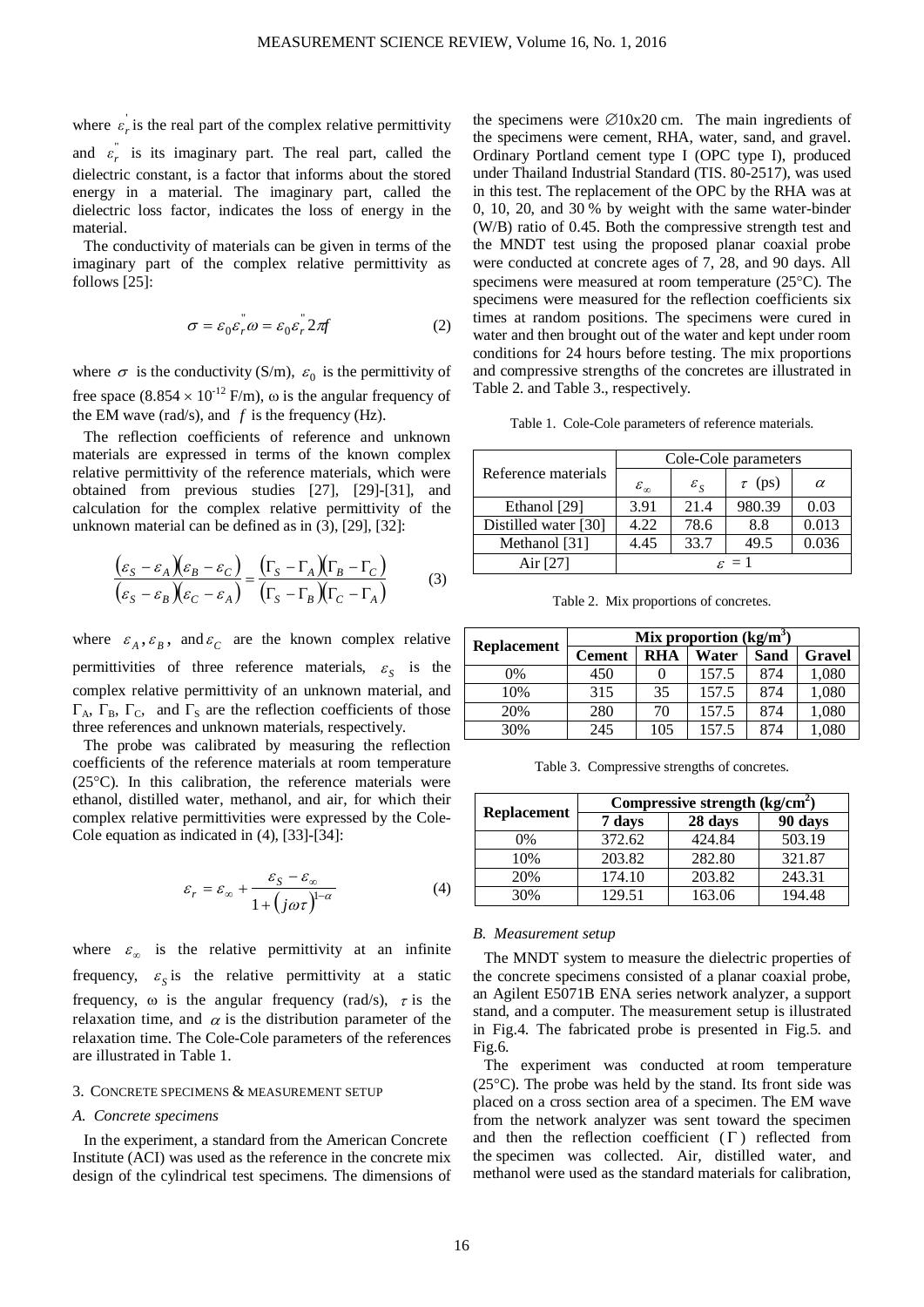and the reflection coefficients of those materials were measured. The measured reflection coefficients were used for calculating the dielectric properties in terms of a complex relative permittivity. A dielectric constant was obtained from the real part of the complex relative permittivity, and the conductivity was calculated from the imaginary part of the complex relative permittivity using (2). After that, the calculated dielectric constants and conductivities were analyzed to find the correlations with the compressive strengths of the concrete specimens.



Fig.4. Measurement setup for investigating dielectric properties of concrete specimens.



Fig.5. Back view of fabricated probe.



Fig.6. Front view of fabricated probe.

### 4. EXPERIMENTAL RESULTS

In this section, the experiment was performed by following the measurement setup in section 3. There were 12 sets of cylindrical samples, as listed in Table 2. and Table 3. The test was performed over the same frequency range of 0.5–3.5 GHz. The measured reflection coefficients were collected and the dielectric properties were calculated. The results are illustrated according to the complex relative permittivities and the conductivities while varying the measurement frequencies and the relationship between the concrete age, compressive strength, and dielectric properties.

The results from the measurements of the concrete with different percentages of RHA at the ages of 7, 28, and 90 days indicated that the obtained complex relative permittivities and the conductivities varied with changing frequency. At the age of 90 days, all obtained dielectric constants decreased with increasing frequency, while the conductivities increased as shown in Fig.7. and Fig.8.

In addition, the concrete with RHA at 30 and 0 % by weight provided the highest and lowest dielectric properties, respectively.



Fig.7. Results of complex relative permittivities of concrete with different percentages of RHA at age of 90 days versus frequencies.



Fig.8. Results of conductivities of concrete with different percentages of RHA at age of 90 days versus frequencies.

Fig.9. shows the results of the dielectric constants versus the concrete age at different percentages of RHA at the frequency of 1 GHz, and Fig.10. illustrates the concrete conductivities versus age at the frequency of 3.2 GHz. The results indicated that the dielectric constants and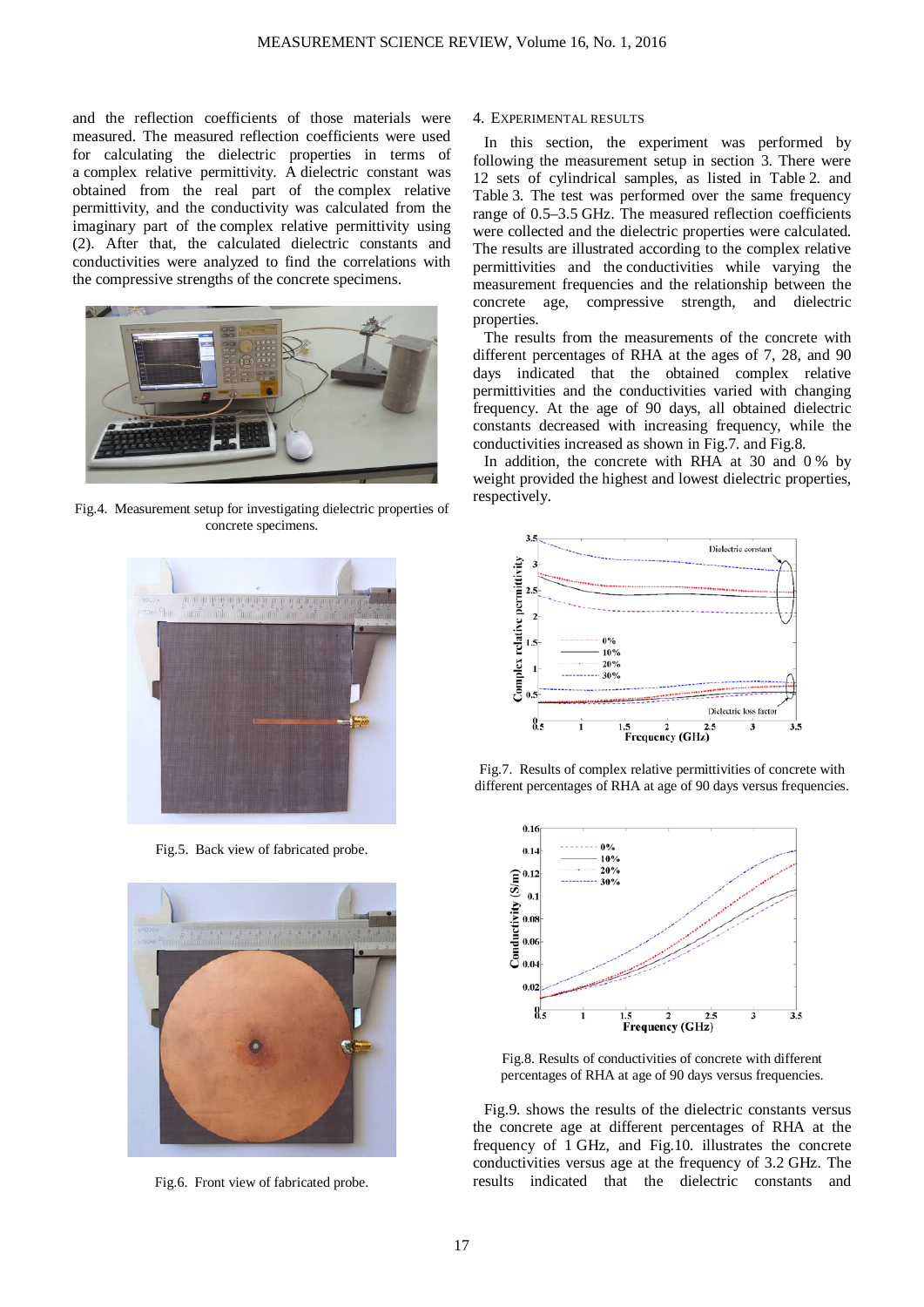conductivities decreased with increasing age of the concrete. These variations were caused by the hydration and evaporation in the concrete. A concrete usually contains water as one of the main ingredients, and the dielectric constant of water is higher than the other ingredients of the concrete. When the age of the concrete increased, the hydration and evaporation caused a reduction of the free water in the concrete. This caused a decrease in the dielectric constant and the conductivity.



Fig.9. Dielectric constants of concrete with different percentages of RHA at frequency of 1 GHz versus concrete age.



Fig.10. Conductivities of concrete with different percentages of RHA at frequency of 3.2 GHz versus concrete age.

In a simple regression analysis, it was found that the dielectric constants at the frequency of 1 GHz and the conductivities at the frequency of 3.2 GHz had power-law relationships with the concrete age. The power-law relationships and correlation coefficients of the data plotted in Fig.9. and Fig.10. can be defined as follows:

$$
D_{0\%} = 6.8099 A^{-0.252}, \qquad R^2 = 0.9989 \tag{5}
$$

$$
D_{10\%} = 6.6563A^{-0.224}, \quad R^2 = 0.9073 \tag{6}
$$

$$
D_{20\%} = 7.7575A^{-0.23}, \qquad R^2 = 0.9183 \tag{7}
$$

 $D_{30\%} = 8.3018A^{-0.208}$ ,  $R^2 = 0.9544$  (8)

 $C_{0\%} = 0.3543 \text{A}^{-0.328}$ ,  $R^2 = 0.9993$  (9)

$$
C_{10\%} = 0.3475 A^{-0.29}, \qquad R^2 = 0.9756 \tag{10}
$$

$$
C_{20\%} = 0.3549 A^{-0.249}, \quad R^2 = 0.9995 \tag{11}
$$

$$
C_{30\%} = 0.3928A^{-0.229}, \quad R^2 = 0.9391 \tag{12}
$$

where D is the averaged dielectric constant, C is the averaged conductivity, A is the age of the concrete, and R is the correlation coefficient. The subscripts following D and C refer to the percentages of RHA at 0, 10, 20, and 30 % by weight.



Fig.11. Relationship between compressive strengths and dielectric constants of concrete with different percentages of RHA at frequency of 1 GHz.



Fig.12. Relationship between compressive strengths and conductivities of concrete with different percentages of RHA at frequency of 3.2 GHz.

The compressive strengths of the specimens were compared to the obtained dielectric constants and conductivities of the concrete with the different percentages of RHA in Table 3. The relationships between the compressive strengths and the dielectric constants at the frequency of 1 GHz are illustrated in Fig.11., and the relationships between the compressive strengths and the conductivities at the frequency of 3.2 GHz are shown in Fig.12. As seen in Table 3., the compressive strengths increased with the concrete age. Moreover, the compressive strengths of the concrete with RHA at 0 and 30 % were the highest and lowest, respectively. From Fig.11, and Fig.12. the results showed that the dielectric constants and conductivities of the concrete were inversely proportional to the compressive strengths.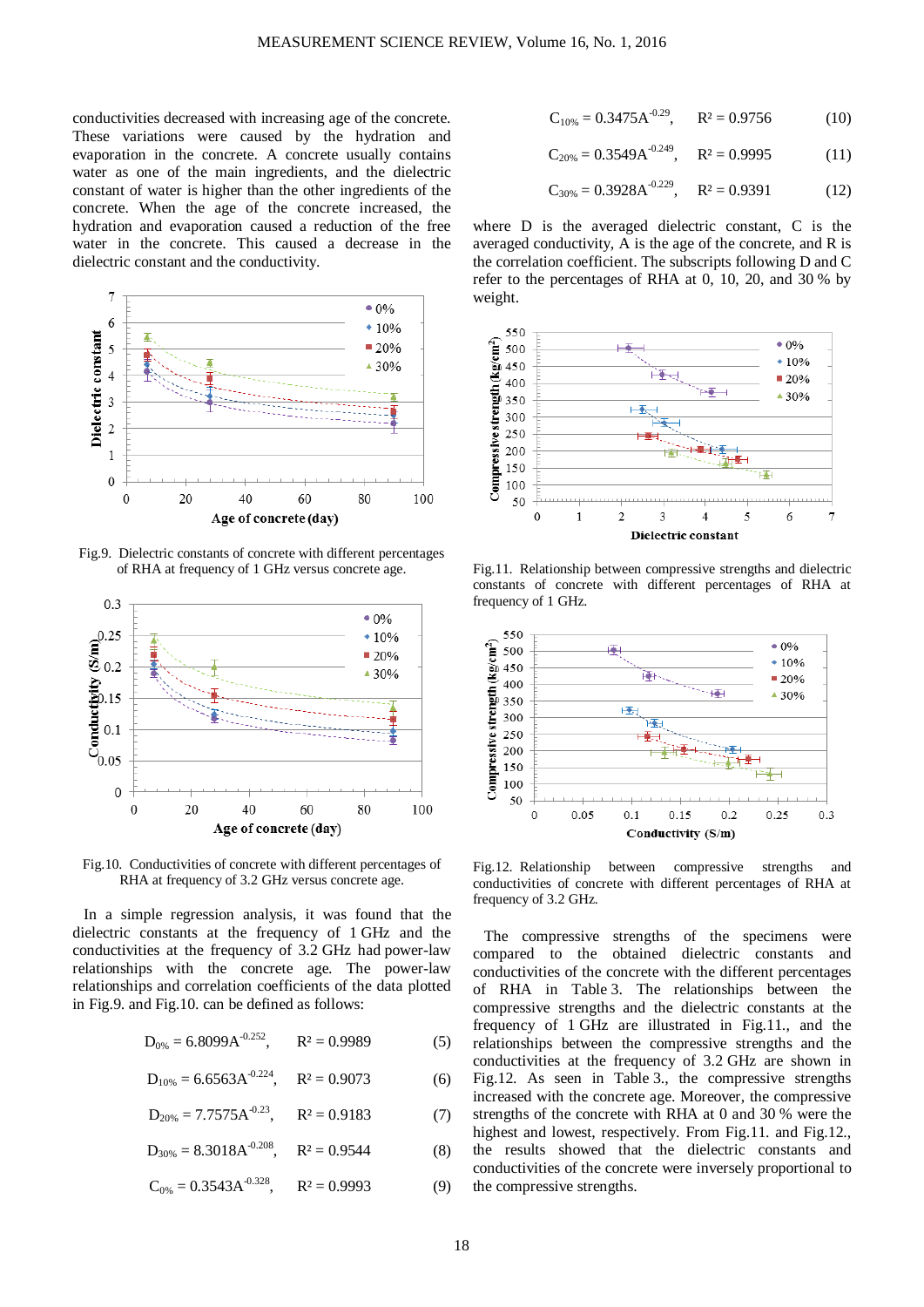The dielectric constants at the frequency of 1 GHz and conductivities at the frequency of 3.2 GHz had power-law relationships with the compressive strengths of the concrete. The power-law relationships and correlation coefficients of the data plotted in Fig.11. and Fig.12. are expressed as follows:

 $S_{D0\%} = 717.91D^{-0.466}$ ,  $R^2 = 0.992$  (13)

 $S_{D10\%} = 686.92D^{-0.816}$ ,  $R^2 = 0.997$  (14)

 $S_{D20\%} = 419.62D^{-0.551}$ ,  $R^2 = 0.9801$  (15)

 $S_{D30\%} = 465.79D^{-0.735}$ ,  $R^2 = 0.9477$  (16)

 $S_{C0\%} = 203.57C^{-0.355}$ ,  $R^2 = 0.9779$  (17)

 $S_{C10\%} = 75.516C^{-0.626}$ ,  $R^2 = 0.9985$  (18)

 $S_{C20\%} = 78.024C^{0.524}$ ,  $R^2 = 0.989$  (19)

 $S_{C30\%} = 53.774C^{-0.649}$ ,  $R^2 = 0.9256$  (20)

where S is the averaged compressive strength of the concrete, D is the measured dielectric constant, C is the measured conductivity, and R is the correlation coefficient. The subscripts following S refer to the percentages of RHA at 0, 10, 20, and 30 % by weight.

The results indicated that the compressive strength of the concrete can be evaluated by using the dielectric properties measured using the planar coaxial probe. This supports the feasibility of using the planar coaxial probe as a MNDT tool for testing the compressive strength.

#### 5. CONCLUSIONS

In this paper, a microwave test using a planar coaxial probe to investigate the dielectric properties of concrete with RHA has been reported. The microstrip and coaxial structures have been considered to be important features of the proposed probe. The planar coaxial probe was designed, fabricated, and calibrated. The experiments were performed by following the measurement setup. The microwave test using the proposed probe works properly to determine the dielectric constants and conductivities of the concrete. The results show that:

1. The dielectric constants of the concrete decreased with increasing frequency, while the conductivities of the concrete increased when the frequency increased. The concrete in which the OPC was replaced by RHA at 30 and 0 % by weight provided the highest and lowest averaged values of the dielectric constant and conductivity, respectively.

2. The dielectric constants and conductivities decrease with increasing age of the concrete. In addition, both the dielectric constant and the conductivity had power-law relationships with the age of the concrete.

3. The dielectric constants and conductivities of the concrete were inversely proportional to the compressive strengths. The compressive strengths of the concretes with RHA at 0 and 30% were the highest and lowest, respectively. Both the dielectric constant and the conductivity had power-law relationships with the compressive strength of the concrete.

The results indicated that the proposed probe could be used to measure the dielectric properties of concrete, and the obtained dielectric properties could be used to determine the relationship with the compressive strength and age of the concrete. Therefore, it is feasible to develop the planar coaxial probe for the measurement of the dielectric properties, and to apply this proposed system to inspect the relationship with the compressive strength and age of the concrete in other mix proportions or to investigate the dielectric properties of other interesting materials.

#### ACKNOWLEDGMENT

This work was financially supported by The Thailand Research Fund (MRG5580057) and The Research Unit for Computational Electromagnetics and Optical Systems (CEMOS), the Faculty of Engineering, Mahasarakham University, Thailand. The authors would like to thank Prof. Dr. Prinya Chindaprasirt, The Sustainable Infrastructure Research and Development Center, Faculty of Engineering, Khon Kaen University, Thailand for valuable advice.

## **REFERENCES**

- [1] Kumar, A., Mohanta, K., Kumar, D., Parkash, O. (2012). Properties and industrial applications of rice husk: A review. *International Journal of Emerging Technology and Advanced Engineering*, 2 (10), 86-90.
- [2] Rao, P.P., Kumar, A.P., Singh, B.B. (2014). A study on use of rice husk ash in concrete. *International Journal of Education and Applied Research*, 4 (2), 75- 81.
- [3] Akeke, G.A., Ephraim, M.E., Akobo, I.Z.S., Ukpata, J.O. (2013). Structural properties of rice husk ash concrete. *International Journal of Engineering and Applied Sciences*, 3 (3), 57-62.
- [4] Dabai, M.U., Muhammad, C., Bagudo, B.U., Musa, A. (2009). Studies on the effect of rice husk ash as cement admixture. *Nigerian Journal of Basic and Applied Science*, 17 (2), 252-256.
- [5] Habeeb, G.A., Mahmud, H.B. (2010). Study on properties of rice husk ash and its use as cement replacement material. *Materials Research*, 13 (2), 185- 190.
- [6] Kartini, K. (2011). Rice husk ash pozzolanic material for sustainability. *International Journal of Applied Science and Technology*, 1 (6), 169-178.
- [7] Kusbiantoro, A., Nuruddin, M.F., Shafiq, N., Qazi, S.A. (2012). The effect of microwave incinerated rice husk ash on the compressive and bond strength of fly ash based geopolymer concrete. *Construction and Building Materials*, 36, 695-703.
- [8] Bui, L.A.T., Chen, C.T., Hwang, C.L., Wu, W.S. (2012). Effect of silica forms in rice husk as on the properties of concrete. *International Journal of Minerals, Metallurgy and Materials*, 19 (3), 252-258.
- [9] Karim, M.R., Zain, M.F.M., Jamil, M., Lai, F.C., Islam, M.N. (2012). Strength of mortar and concrete as influenced by rice husk ash: A review. *Word Applied Sciences Journal*, 19 (10), 1501-1513.